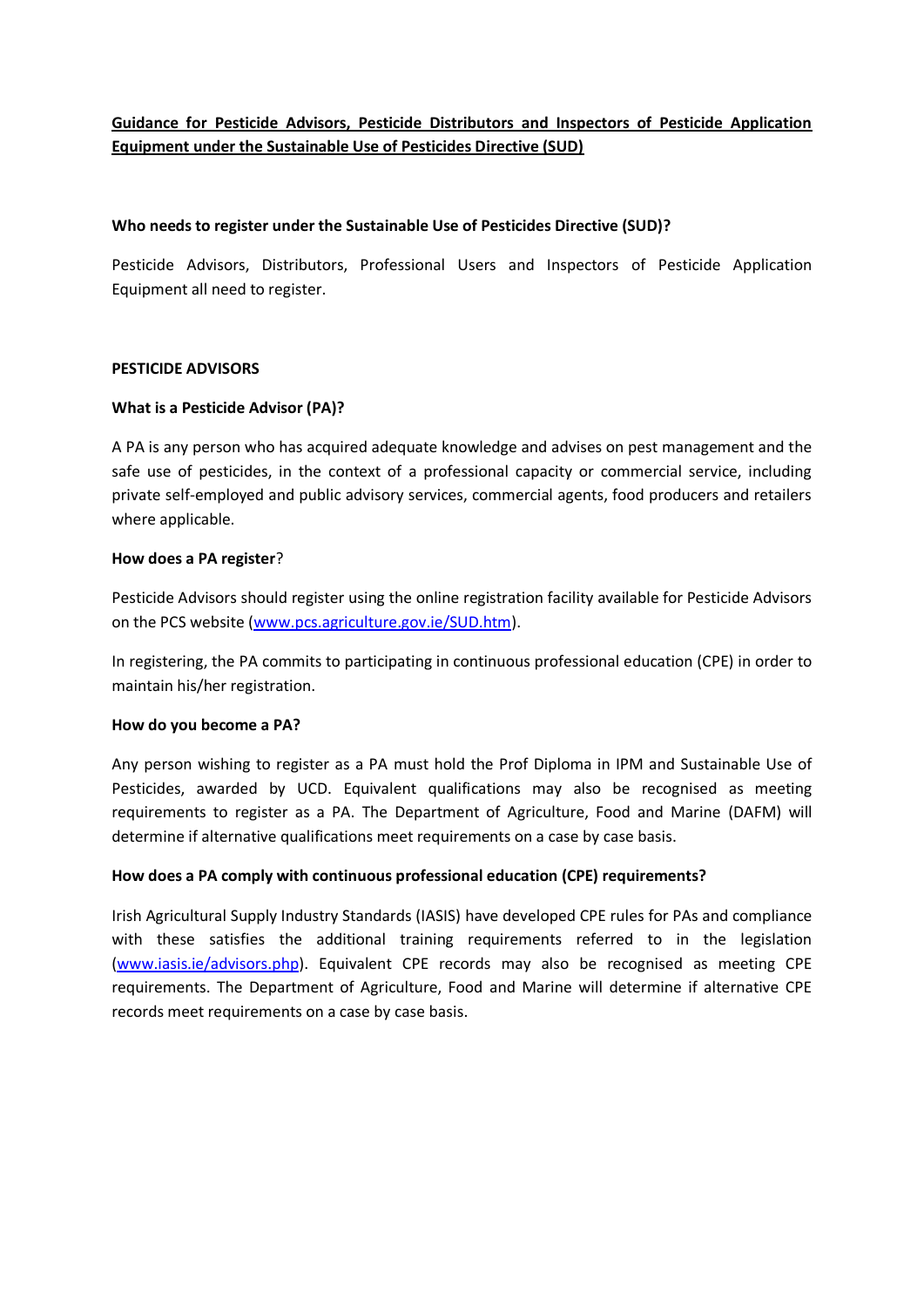#### **PESTICIDE DISTRIBUTORS**

### **What is a Pesticide Distributor (PD)?**

A PD is any natural or legal person who makes a pesticide available on the market, including wholesalers, retailers, vendors and suppliers.

All distributors involved in the sale or supply of pesticides must be registered by  $26<sup>th</sup>$  November 2015. From this date, a registered distributor must be available at all times at the point of sale to ensure that adequate information is provided to customers as regards pesticide use and health and environmental risk and safety.

## **How does a Distributor register?**

Pesticide Distributors should register using the online registration facility available for Pesticide Distributors on the PCS website [\(www.pcs.agriculture.gov.ie/SUD.htm\)](http://www.pcs.agriculture.gov.ie/SUD.htm)

Alternatively, a hard copy form will be available for download from the PCS website in 2015, which can be completed and returned to Sustainable Use Directive Section, Pesticide Controls Division, Department of Agriculture, Food and the Marine, Backweston Campus, Young's Cross, Celbridge, Co. Kildare.

In registering, the distributor commits to participating in continuous professional education (CPE) in order to maintain his/her registration.

## **How do you become a trained Distributor?**

By completing the FETAC Level 5 course in Pesticide Distribution. This course has been developed by IASIS [\(www.iasis.ie\)](http://www.iasis.ie/) and will be available in 2014. Equivalent qualifications may also be recognised as meeting requirements to register as a distributor. The Department of Agriculture, Food and Marine will determine if alternative qualifications meet requirements on a case by case basis.

A PD who only sells non-professional pesticide products may register provided they have completed an online course that has been developed by IASIS [\(www.iasis.ie\)](http://www.iasis.ie/) and will be available in 2014. Completion of this course does not allow a PD to distribute professional use pesticide products.

## **How does a Distributor comply with continuous professional education (CPE) requirements?**

Irish Agricultural Supply Industry Standards (IASIS) have developed CPE rules for Distributors and compliance with these satisfies the additional training requirements referred to in the legislation [\(www.iasis.ie/distributors.php\)](http://www.iasis.ie/distributors.php). Equivalent CPE records may also be recognised as meeting CPE requirements. The Department of Agriculture, Food and Marine will determine if alternative CPE records meet requirements on a case by case basis.

## **Are there any exemptions from the requirement to have a trained Distributor available at the point of sale?**

Distributors selling **only** pesticide products for non-professional use may be exempted from the requirement to have a trained distributor available at the point of sale. The Department of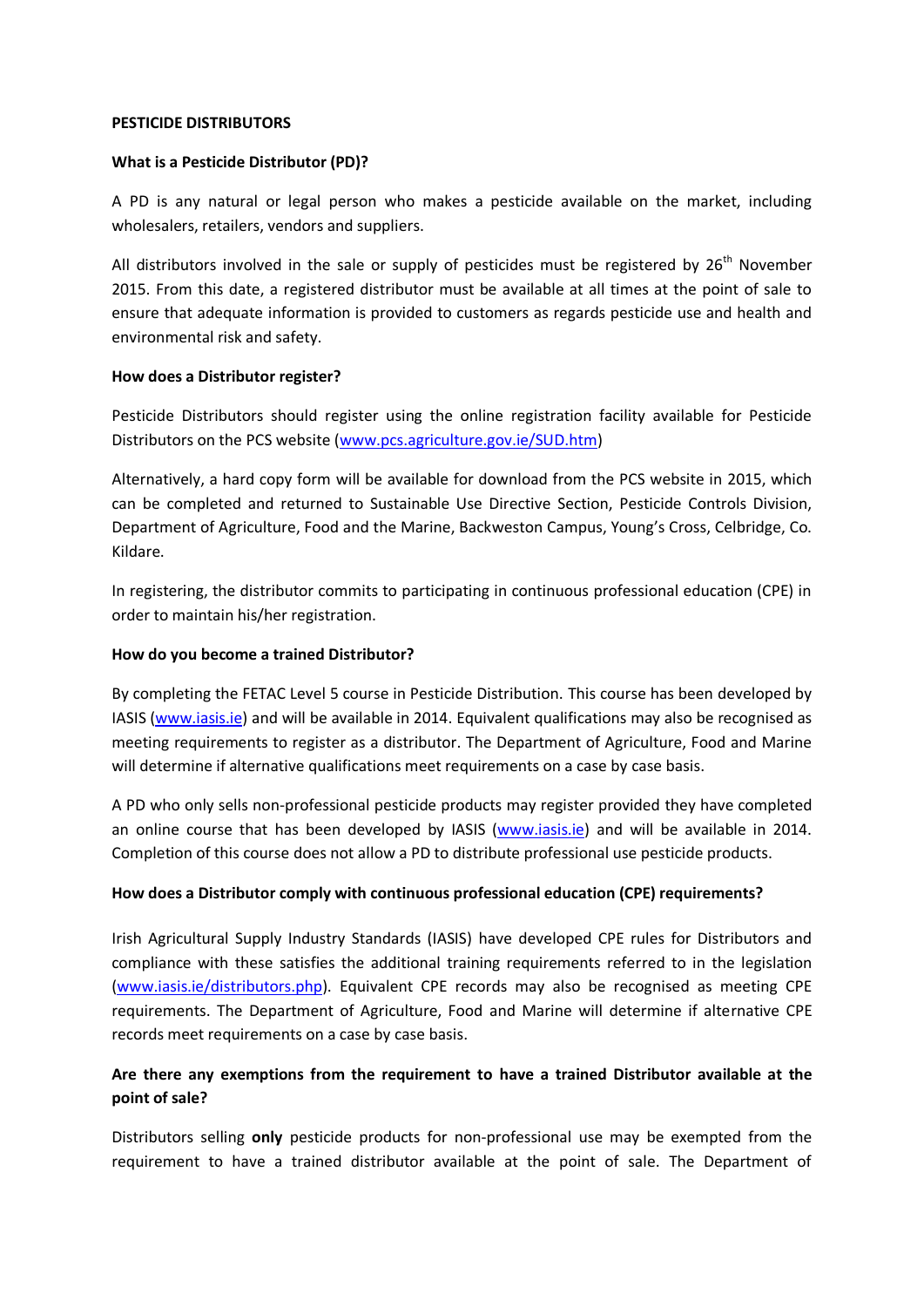Agriculture, Food and the Marine will deal with distributor exemption requests on a case by case basis.

## **Can another salesperson in the distribution store other than the registered Distributor sell pesticides authorised for professional use?**

Another salesperson in the distribution store can sell pesticides authorised for professional use. There must however be a registered Distributor at the distribution store at all times that sales are taking place.

## **DISTRIBUTION STORES**

## **What is a Distribution Store?**

A distribution store is any premises used for storage of pesticides either for sale or supply. It includes stores at wholesale and retail level. All premises used for the storage, sale or supply of pesticides must be registered by 26<sup>th</sup> November 2015.

## **How do I register a Distribution Store?**

There will be an online registration facility available for distribution stores on the PCS website [\(www.pcs.agriculture.gov.ie\)](http://www.pcs.agriculture.gov.ie/) in 2014.

Alternatively, a hard copy form will be available for download from the PCS website in 2015, which can be completed and returned to Sustainable Use Directive Section, Pesticide Control Division, Department of Agriculture, Food and the Marine, Backweston Campus, Young's Cross, Celbridge, Co. Kildare.

In registering, the owner of the distribution store commits to ensuring that the store will comply with the relevant standards, as determined by the Minister for Agriculture, Food and the Marine in order to maintain the registration.

## **When must Distribution Stores be registered?**

All distribution stores used for sale or supply of pesticides must be registered by  $26<sup>th</sup>$  November 2015. From this date, only a registered distribution store can be used for storage of pesticides for the purposes of sale or supply and the store must comply with a standard determined by the Department for Agriculture, Food and the Marine.

## **What are the Standards required for Distribution Stores?**

Irish Agricultural Supply Industry Standards (IASIS) have developed a "Requirements for the Design and Construction of Pesticide Stores" and a "Guideline for the Management & Operation of Pesticides Stores" [\(www.iasis.ie/agriculturalstores.php\)](http://www.iasis.ie/agriculturalstores.php). The Minister for Agriculture, Food and Marine has determined that these IASIS guidelines are the standards with which distribution stores must comply.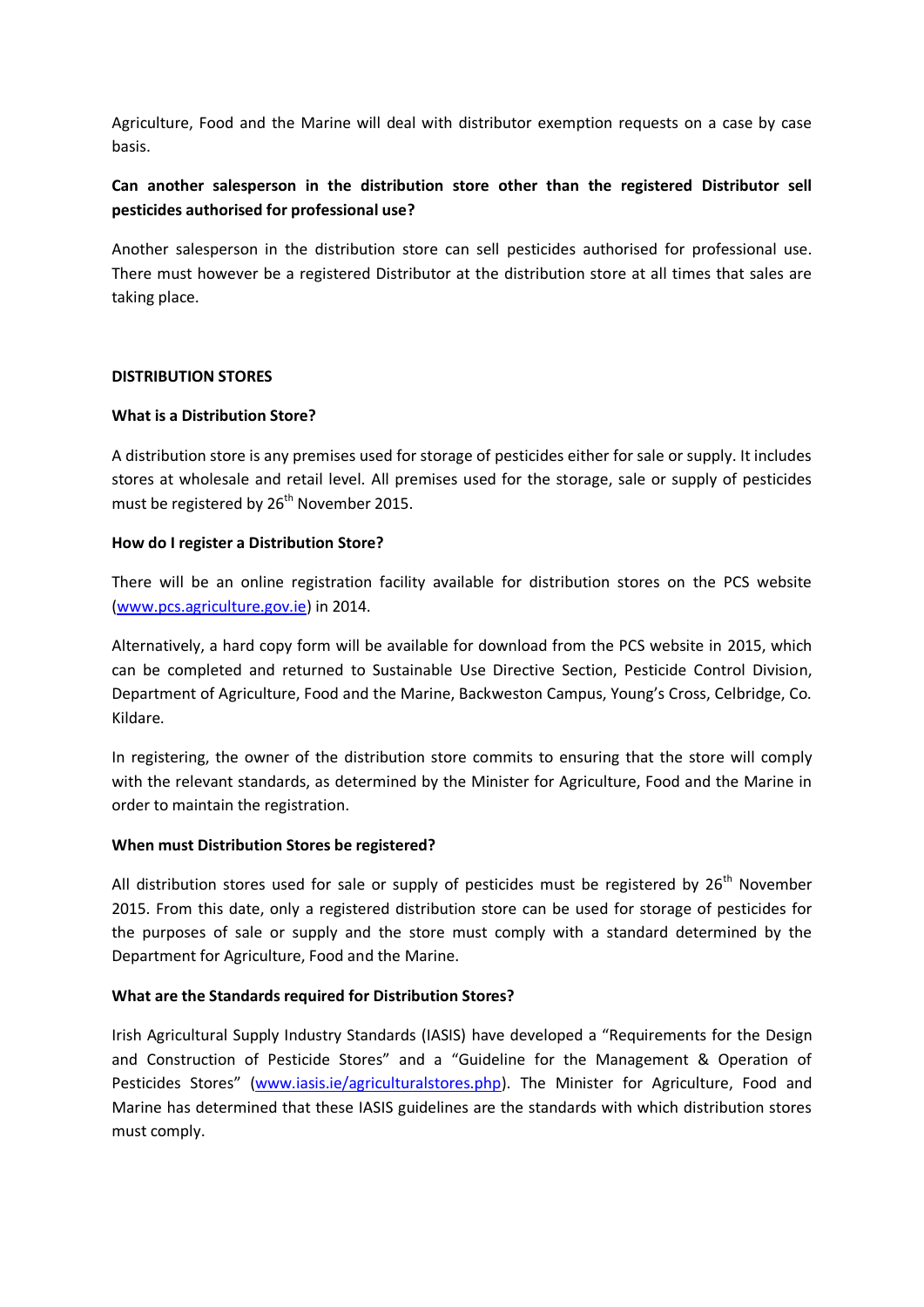## **Who will inspect Distribution Stores to ensure that they comply with the Standards?**

Distribution stores will be inspected on an on-going basis by officers of the Department of Agriculture, Food and the Marine.

## **What will happen if a Distribution Store is found not to comply with the Standards?**

From 2014, Pesticide inspections carried out by DAFM personnel at wholesale and retail level will include an assessment of the premises for the storage of Pesticides to the required standard and will indicate compliance or shortcomings that will need to be addressed.

Distribution stores that are inspected and found not to comply with the required standards will be required to undertake the necessary remedial actions to ensure that the stores are in compliance with the standards by 26<sup>th</sup> November 2015. The necessary remedial actions will be specified in a compliance notice issued to the owner and will be time limited.

If the necessary remedial actions are not undertaken in accordance with the actions specified in the compliance notice, the premises will not be included on or may be removed from the distribution store register and cannot be used as a pesticide store until it has been re-inspected and found to be in compliance with the required standards. A fee may be charged for re-inspection of distribution stores that wish to be reinstated to the distribution store register.

## **Is there a fee for registration of stores?**

There will not be a fee for initial registration.

### **PESTICIDE APPLICATION EQUIPMENT INSPECTORS**

### **What is a pesticide application equipment inspector?**

A pesticide application equipment inspector is any person who has acquired adequate knowledge and verifies that pesticide application equipment satisfies the relevant requirements listed in Annex II of Directive 2009/128/EC, in order to achieve a high level of protection for human health and the environment.

### **How does an Inspector of Pesticide Application Equipment register?**

Inspectors of Pesticide Application Equipment should register using the online registration facility available for Inspectors of Pesticide Application Equipment on the PCS website [\(www.pcs.agriculture.gov.ie/SUD.htm\)](http://www.pcs.agriculture.gov.ie/SUD.htm).

Alternatively, a hard copy form can be downloaded from the PCS website, which can be completed and returned to Sustainable Use Directive Section, Pesticide Controls Division, Department of Agriculture, Food and the Marine, Backweston Campus, Young's Cross, Celbridge, Co. Kildare.

In registering, the Inspector commits to participating in continuous professional education (CPE) in order to maintain his/her registration.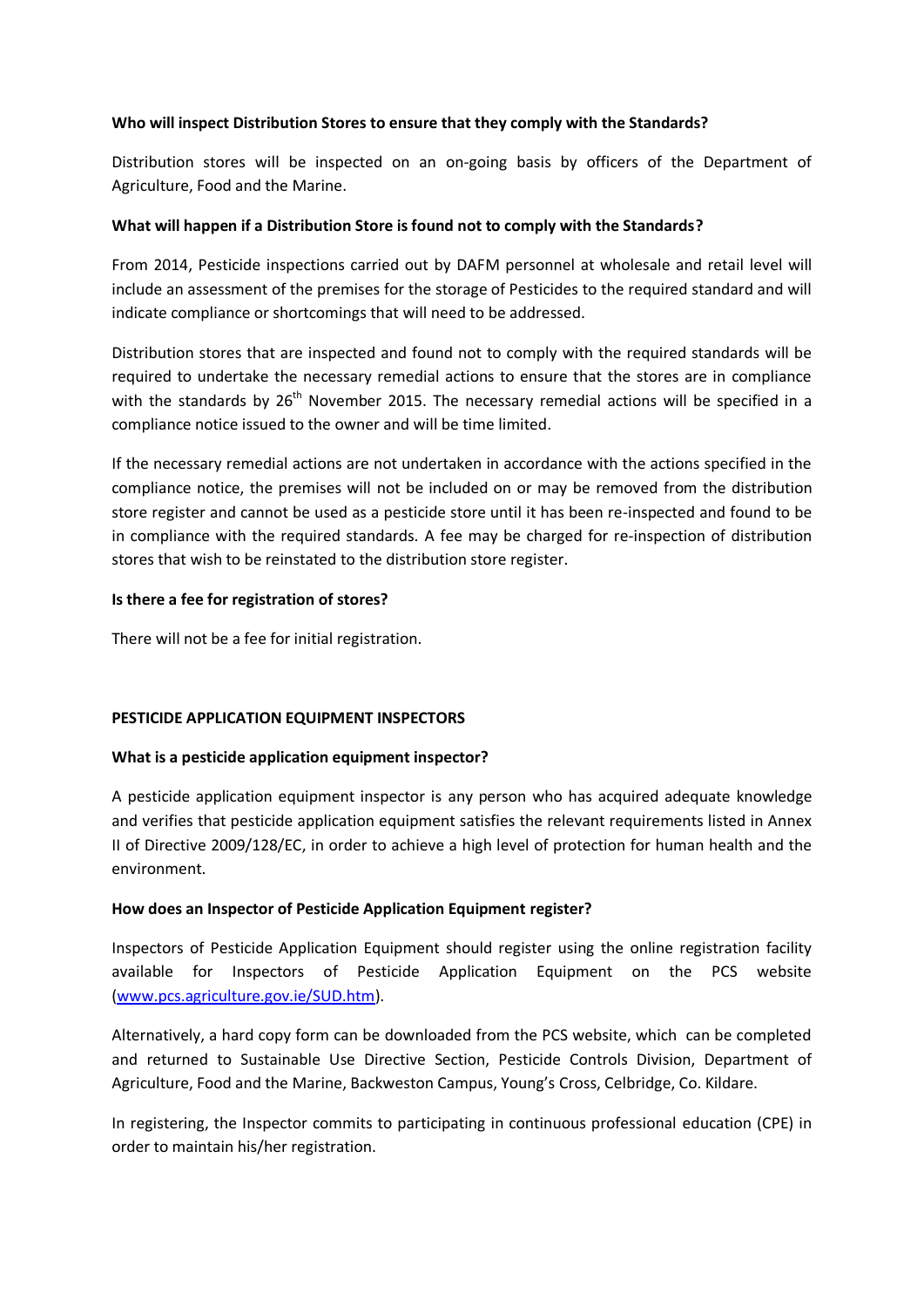### **How do you become a trained Inspector of Pesticide Application Equipment?**

A new course has been developed by DAFM in conjunction with Teagasc. Inspectors will be required to complete it in order to remain/be included on the register. Equivalent qualifications may also be recognised as meeting requirements to register as an Inspector. The Department of Agriculture, Food and Marine will determine if alternative qualifications meet requirements on a case by case basis.

## **How does an Inspector of Pesticide Application Equipment comply with continuous professional education (CPE) requirements?**

Minimum CPE requirements for an Inspector will be developed in 2015.

### **PESTICIDE APPLICATION EQUIPMENT**

## **By what date must Pesticide Application Equipment be inspected?**

All boom sprayers greater than 3m and all blast and orchard sprayers must be tested at least once by 26<sup>th</sup> November 2016. The interval between inspections must not exceed 5 years until 2020 and must not exceed 3 years thereafter.

## **When must other Pesticide Application Equipment (e.g. boom sprayers less than 3 metres, weed wipers, etc.) be inspected?**

The Department of Agriculture, Food and the Marine, in consultation with relevant stakeholders, will determine appropriate timetables and inspection intervals for other types of pesticide application equipment in 2014. It is anticipated that all types of application equipment, with the exception of knapsack sprayers, will be required to be tested at least once before 2020.

### **What checks should a Professional User complete on their Pesticide Application Equipment?**

Professional users should conduct regular calibrations and technical checks of their pesticide application equipment.

### **How much will it cost to have Pesticide Application Equipment inspected?**

The cost of inspection is agreed between the Inspector and the owner of the equipment.

### **INTEGRATED PEST MANAGEMENT**

## **How will the Integrated Pest Management (IPM) requirements of the SUD impact on the professional user?**

All professional users shall apply the general principles of IPM and maintain records to demonstrate the application of these principles.